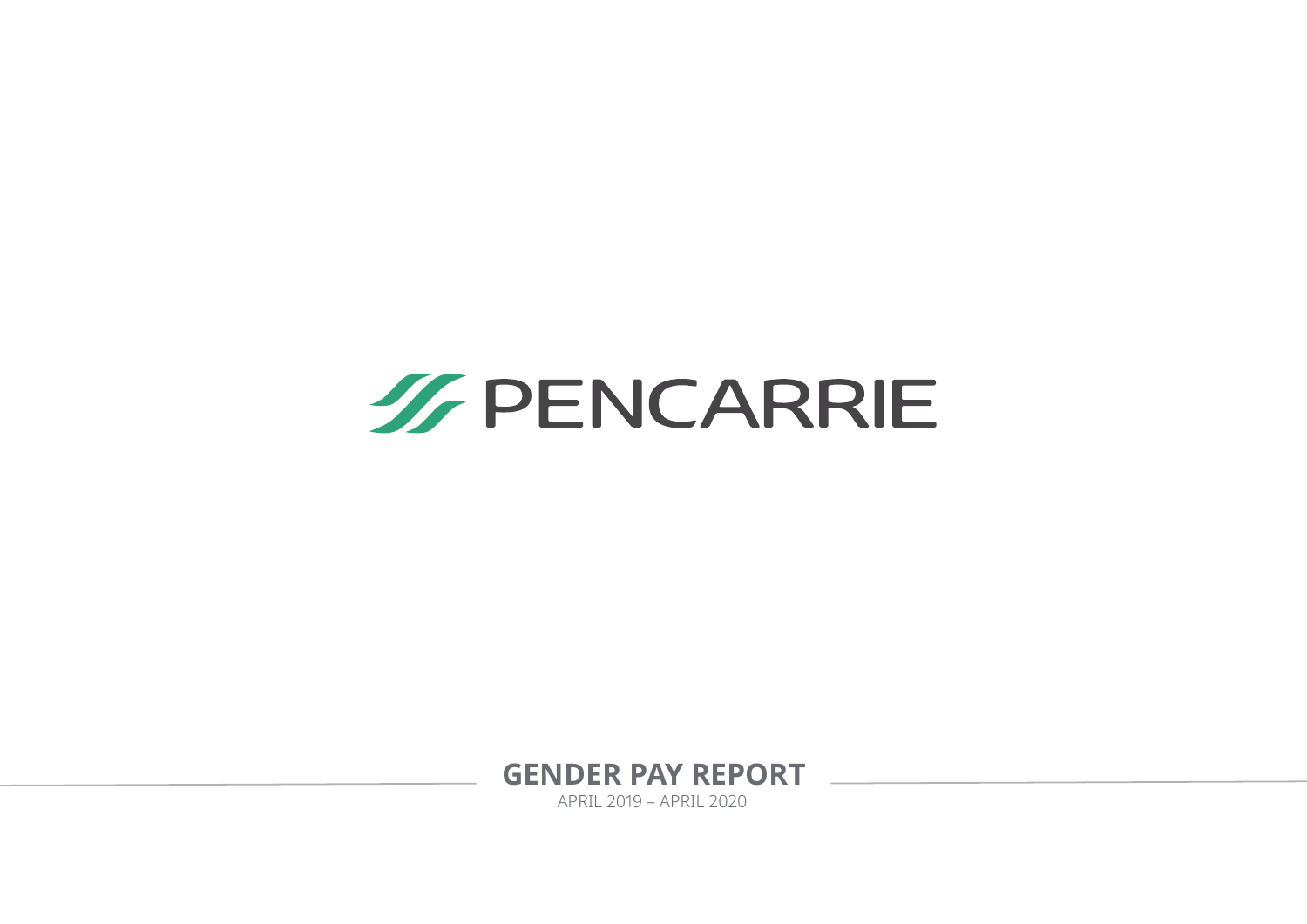

# **Introduction**

At PenCarrie, we aspire to be an outstanding place to work. We are committed to creating an inclusive work environment upholding the principles of equal opportunities and inclusion for all.

We are pleased with some of the results for this years' data but acknowledge that with around two thirds of team members furloughed at the time of the snapshot during early lockdown, this has had a significant impact on the data, and as our first year of reporting, we expect future years to be a little different.

Even with some really pleasing data, there is always room for improvement, and we will use this data to focus our attention on ways to improve or remove gaps. With a business of over 30 years' history, we know changes don't happen overnight so we will take steps to make a sustainable difference in the long term.

Nicci Graturde Director

Tony Lock Managing Director

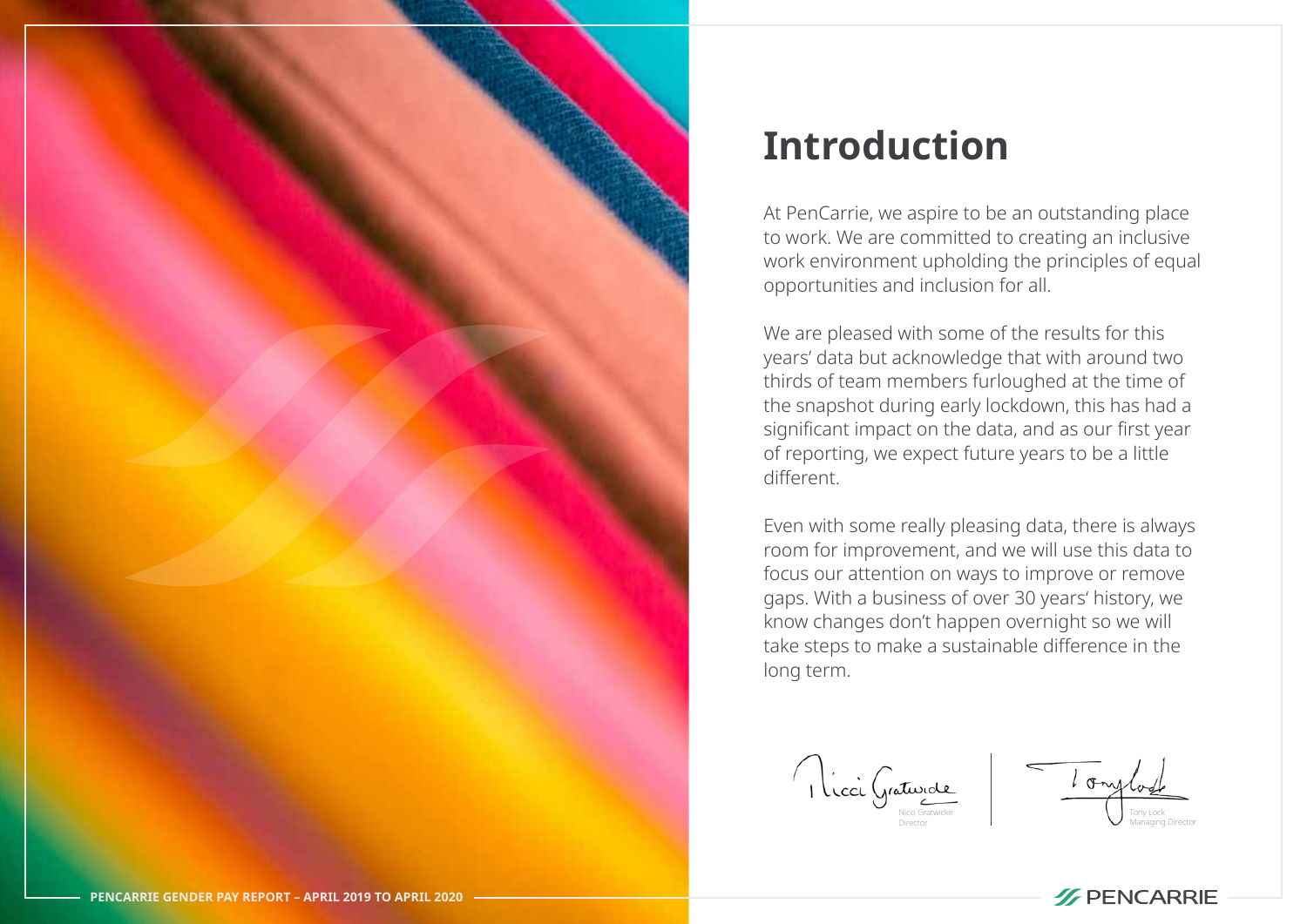# **Understanding Gender Pay Data**

The mean pay gap is the % difference between the average rate of pay/bonus of male and female team members.

The median gap is the % difference between the midpoint of the lowest and highest paid male and female team members.

The mean gender pay gap for the UK was 14.6% and the median gender pay gap for the UK was 15.5% in 2020 as taken from 2020 Office for National Statistics Annual Survey of Hours and Earnings report.

**[Gender pay gap in the UK - Office for National Statistics](https://www.ons.gov.uk/employmentandlabourmarket/peopleinwork/earningsandworkinghours/bulletins/genderpaygapintheuk/2020)  (ons.gov.uk)**

**The mean Gender Pay Gap UK**  $= 14.6%$ 



#### **PenCarrie Gender Pay Data**



**The median gender pay gap at PenCarrie is -10.7%**

**We are pleased our mean and median gender pay gaps are well below the national average, but are aware there is still work to be done. The negative percentage figures indicate that typically male employees have lower pay than female employees. We are aware that at the time of the snapshot, we had significantly less female than male team members working as many of the team were furloughed and hence not included in the data. Of the snapshot data, most of the females were in higher quartile roles, whereas the males were an even spread across all quartiles contributing to the higher median pay gap.**

### **The Proportion Of Males & Females In Each Quartiles Pay Band**

**The snapshot data shows we have more males than females in all quartiles. However, we are confident that from our actual headcount, our top and upper middle quartiles have a good balance of male and female including 4 females out of the 10 senior management team.**



![](_page_2_Picture_14.jpeg)